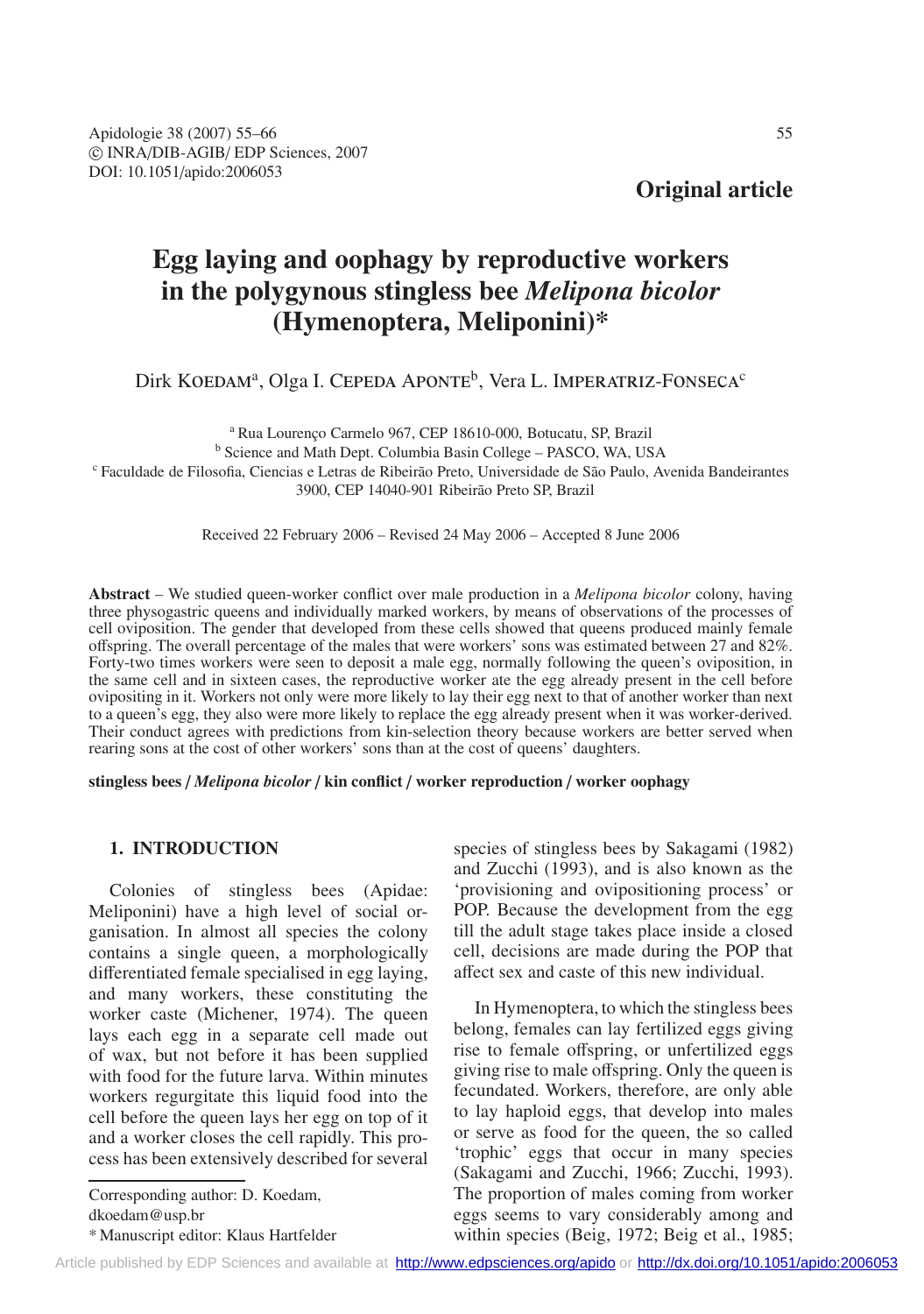Drummond et al., 2000; Grosso and Bego, 2000; Machado et al., 1984; Paxton et al., 2003; Sommeijer et al., 1999; Tóth et al., 2002a,b, 2004). In *M. subnitida* about a third of the males are workers' sons (Contel and Kerr, 1976), whereas in *M. favosa* workers produce most males (Sommeijer et al., 1999). Reproductive egg laying by workers can occur either before or after the queen's oviposition. In the latter situation, the cell contains two eggs. Beig (1972) found that in *Scaptotrigona postica* cells having received an egg by the queen and an egg by a reproductive worker almost invariably gave rise to a male. He described how the larva eclosing from this worker-derived egg actively injured the queen-derived egg or larva in a lethal way. For other species of bees, the occurrence of larvae killing other larvae or eggs present in the same cell has not yet been studied.

Kin-selection theory assumes that in social Hymenoptera the asymmetric relatedness causes a queen and workers to be in conflict over the production and investment in females and males (Hamilton, 1964). Because the mating system in stingless bees typically leads to monandrous colonies (Peters et al., 1999; Strassmann, 2001), workers would prefer sons  $(r = 0.5)$  and nephews  $(r = 0.375)$  over brothers  $(r = 0.25)$ , while queens would prefer sons  $(r = 0.25)$ 0.5) over grandsons  $(r = 0.25)$  (Ratnieks and Reeve, 1992). The male production by workers recorded for some stingless bee species shows that the expected dispute over male parentage in these cases is real (Tóth et al., 2004).

We studied male-production conflict in *Melipona bicolor*, a species occurring in the southern part of the Atlantic Rain Forest and the adjacent inland area of Brazil. Whereas most species of stingless bees have monogynous colonies, this species is facultatively polygynous, with several queens laying eggs (Bego, 1983, 1989; Velthuis et al., 2001). The queens are singly mated and worker relatedness was estimated to be 0.62 (Peters et al., 1999). This high relatedness implies that workers, as in monogynous species, should value their sons more than sons of queens. In this paper, we confirm this conflict by the occurrence of reproduction by workers in a colony having three queens active in egg laying. From cells for which we monitored ovipositions, the gender was determined at emergence. We also give a detailed description of the way reproductive workers laid eggs up to the moment the cells are sealed. We discuss the typical procedure of their egg laying behavior from a kin selection perspective.

#### **2. MATERIALS AND METHODS**

#### **2.1. The colony and queens used**

In a colony of *M. bicolor*, having individually marked workers and three queens active in egg laying, observations on egg laying were executed 24 hours per day from October 14th till November 3rd, 2000. Originally, this colony had only one unmarked queen. Since Alonso et al. (1998) showed that physogastric queens can be exchanged and are readily accepted by their new colony, on June 28th, 2000, two physogastric queens were collected from other nests and introduced into the colony having the unmarked queen (Velthuis et al., 2006). One of them was marked with a white dot of paint on the thorax, the other with a pink dot. When the observations started, the three queens had already been together for three and a half months. The three queens of the colony were unrelated. Although reproduction was skewed, all of the queens participated in egg laying. After about more than a week of observations, the participation of the "white" queen in egg laying diminished significantly and ceased completely shortly thereafter.

The colony was housed in a wooden observation hive, placed in an outer incubator box, with a glass cover on top. The incubator temperature was kept at about 27 ◦C. The colony was connected to the outside via a plastic tube, thereby allowing workers to forage freely.

#### **2.2. Colony feeding**

On October 15th, 17th and 19th, pollen from other *Melipona* colonies and a small quantity of *Apis* honey was placed on the inner layers of involucrum surrounding the brood nest and in empty food pots. From October 19 onwards, this food was supplied daily, until the end of the observations on November 3rd.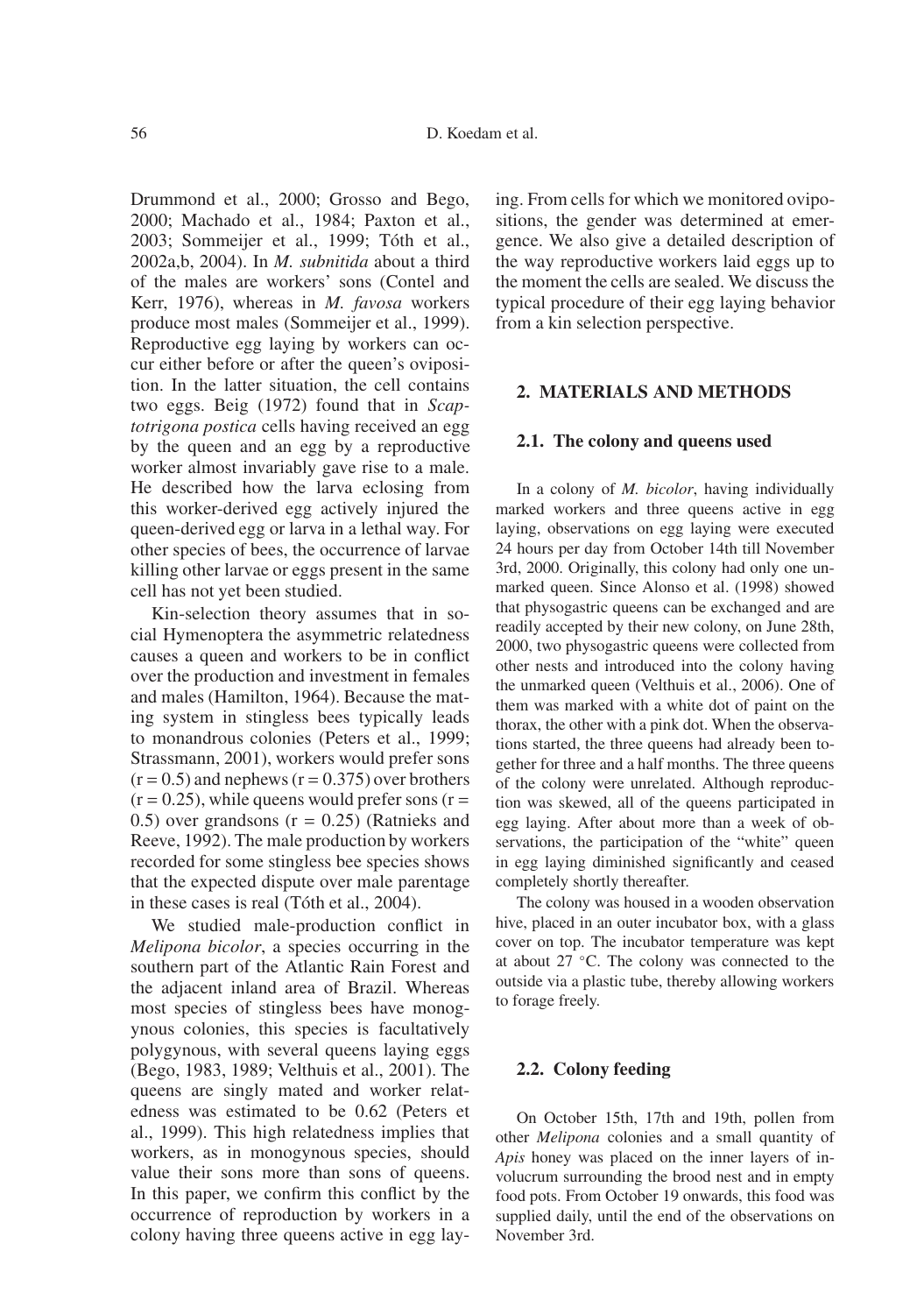#### **2.3. Marking individuals and doing observations**

From October 4th till October 28th emerging workers were individually marked. The combs, originating from the colony on which the observations were made and from which bees were to emerge, were placed in a small wooden box connected via a plastic tube with the main hive, the small box being placed inside the incubator box as well. Through this connection workers could reach the combs in the small box and could assist young bees emerging. At a fixed hour of the day these freshly emerged bees were collected and a paper tag was glued onto their thorax. The tags held unique combinations of letters, numbers and symbols. After marking, the workers were placed in the main hive. Altogether, 437 individuals were marked, of which 409 were workers, 23 were gynes and 5 were males.

During 16 h of the day and part of the night, the behaviour of the queens and the workers at the combs was observed by means of direct observations, and simultaneously recorded on video. During the remaining 8 hours, behaviour was only recorded on video. While the direct observations concerned the whole nest, video recording concentrated on the cells where a POP was expected. The camera was centred on these cells, and was adjusted in such a way that the tags could be read from the monitor. In order to mark and introduce newly emerged bees, the recording of some cells was stopped shortly after their closure. Some minutes later recordings were resumed. In addition, the high rate of ovipositions occasionally caused recording at one cell to be stopped and to proceed to another cell that was being prepared for oviposition. Thus, the data on the closure of some cells are incomplete.

During the night hours, especially when the combs had grown large, the field of view of the camera had to be enlarged to cover the whole comb for monitoring. As a consequence the tags could not always be read, and in this case the information about the identity of egg-laying bees was lost. Observations started at 0000 h on October 14th and ended at 1600 h on November 3rd.

Workers laid the two types of eggs known from other species, trophic and reproductive (Koedam et al., 2001). Notwithstanding the absence of a complete correlation between egg morphology and worker behaviour, in this paper we will use only worker behaviour to distinguish between trophic and reproductive workers' eggs.

## **2.4. Data analyses**

On the day that observations were terminated, all bees were captured from the colony. It was shown that 348 marked workers, including seven individuals that had lost their tag, were still alive. Worker survival was thus 85.1 per cent. Mortality was not age-related, but condition-related to the day of their emergence. Young queens are normally killed some days after emerging, while males leave the nest after a few days (Imperatriz-Fonseca and Zucchi, 1995; Koedam et al., 1995; Wenseleers et al., 2004), so, therefore, marked gynes and males were no longer found.

When brood was near to emergence and therefore could easily be identified as being a queen, a worker, or a male, we opened the cells from which the POPs were recorded, and we checked for the sex and caste of the pupae inside (Koedam, 2003). Like for other *Melipona* species studied, the opening of cells provided the most reliable data when it was done not later than 36 days after they had received an egg (Koedam, 1999; Koedam et al., 1999).

A chi-square test for Poisson distributed frequencies was executed according to Zar (1999). A Change-point test was applied according to Siegel and Castellan (1988).

### **3. RESULTS**

## **3.1. General occurrence of worker egg laying**

During the 496 hours of observations, the bees completed 501 new cells. Of these, the information whether or not worker egg laying had occurred was lacking for eight cells. In one of the cells, however, a worker laid at least one egg, but further information was lost. The unmarked queen oviposited in 261 of the cells, whereas queen "pink" oviposited in 190 cells and queen "white" in only 50 cells.

When a worker abandoned the cell immediately after egg laying, this egg was considered trophic (Koedam et al., 2001). When instead the worker commenced closing the cell following her egg laying, this egg was considered reproductive. In total, workers laid 256 trophic and 42 reproductive eggs. Trophic eggs were laid regularly all through the observation period. The deposition of reproductive eggs by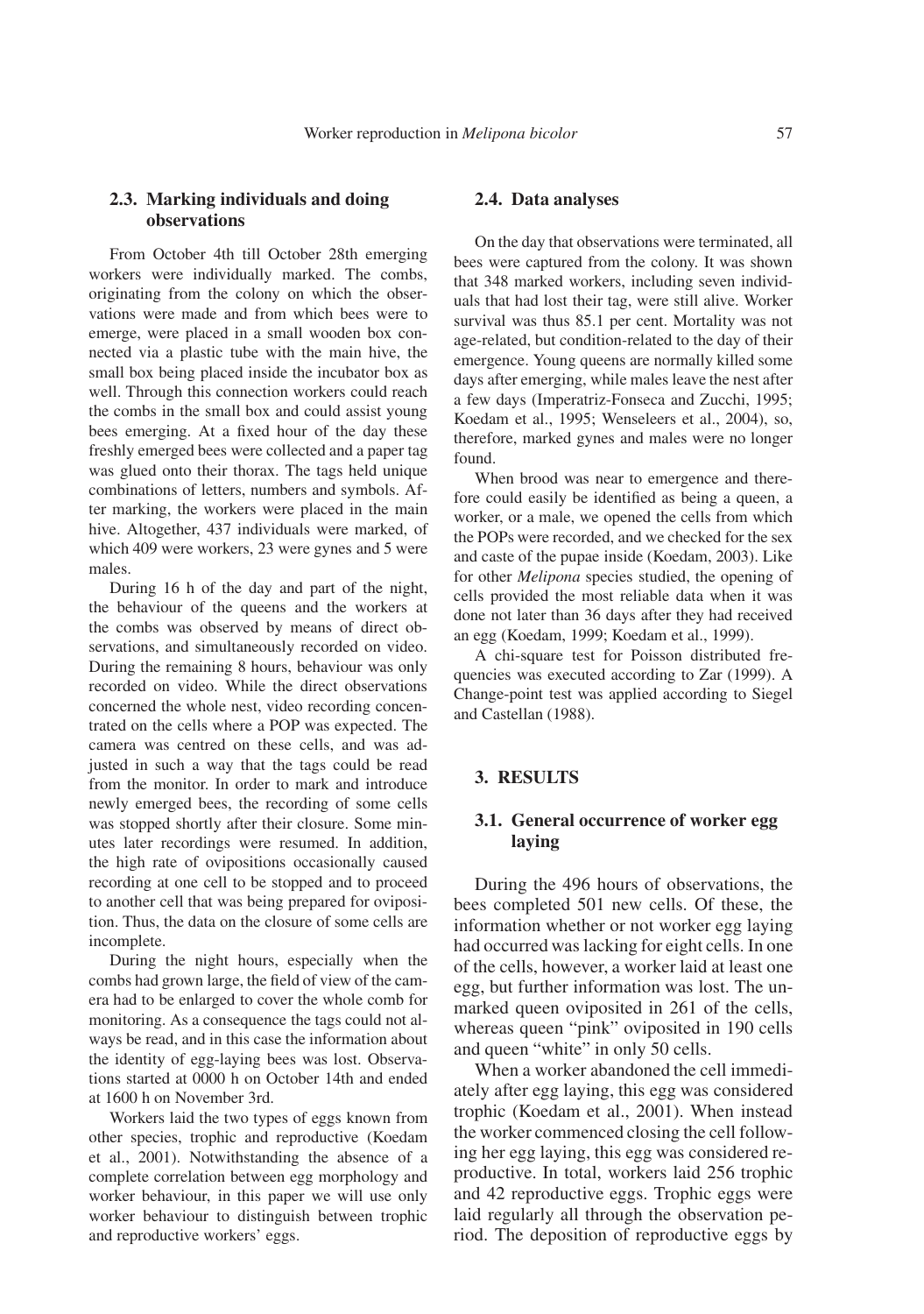

**Figure 1.** The laying of reproductive eggs by workers on subsequent days in October and November 2000, in a colony of *M. bicolor*.

workers occurred over a period of 19 days. It commenced on October 16th and slowly increased in number until it reached a peak on October 24th (Fig. 1). Thereafter, production rates were lower but worker reproductive egg laying continued till observations were stopped.

#### **3.2. Egg laying by reproductive workers**

In total, 14 workers (13 marked and one unmarked) laid reproductive eggs. They were seen to lay 50 eggs, of which 42 were reproductive as indicated by the worker's closing the cell directly after her oviposition. As reproduction among the workers was unequal, the estimated effective number of egg-laying workers was 16. Except for two cases, the reproductive eggs were all laid after a queen's oviposition in that cell and consequently, these cells received an egg two times, sometimes even more.

Three times it was observed that a reproductive worker laid in a cell that had not yet received a queens' egg. Once the queen left the cell after her oviposition, but the egg stuck to the tip of her abdomen, and became adhered to the upper side of the inner cell wall of the cell. Her egg was eaten by a non-reproductive worker. After more than a minute a reproductive worker oviposited in the abandoned cell and sealed it. In a second case, the queen suddenly left an already provisioned cell without ovipositing. After the cell had remained abandoned by queens for more than five minutes, a worker appeared and laid a trophic egg. One minute later this was consumed by a passing worker, which then proceeded to lay her own reproductive egg and seal the cell. In a third case, after workers had provisioned the cell, the queen assumed a position on top of it but failed to lay an egg. Subsequently, a nonreproductive worker started to seal this cell in a normal way and when this process was halfway through, a reproductive worker interrupted it and laid her egg in that cell.

To lay their eggs, workers showed no preference for cells which had shortly before been oviposited in by either one or the other two queens (Chi-square  $= 4.17$ , NS, df  $= 2$ ). Most of the cells used by reproductive workers received only one of their eggs each  $(n =$ 29). However, five cells were more than once oviposited in by reproductive workers, receiving up to four subsequent ovipositions. These multiply oviposited cells occurred more often than expected based on a random Poissondistribution (467 cells receiving no reproductive worker egg; 29 cells receiving one egg; three cells two eggs; one cell three eggs and one cell four eggs: Chi-square =  $9.16$ ,  $P =$ 0.01,  $df = 2$ ). The probability that a worker would lay an egg in a cell already containing a queen's egg was significantly lower than the probability that workers would lay an extra egg in a cell already containing a workers' egg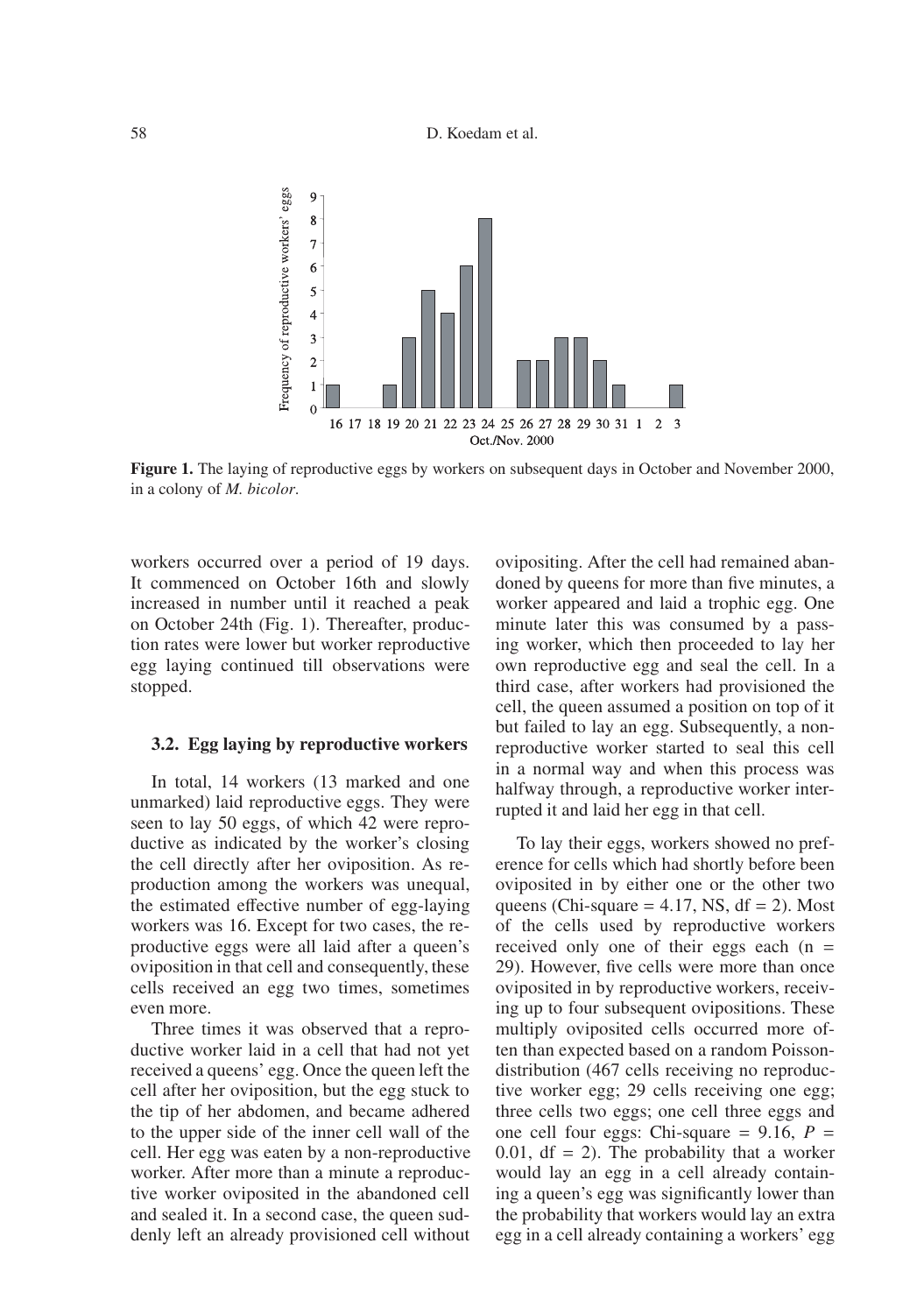**Table I.** The frequency of egg eating by reproductive workers preceding their egg laying in *M. bicolor*. Workers oviposited 1. directly following oviposition by the queen, 2. while the cell was being closed by a non-reproductive worker, 3. while the cell had already been closed by a non-reproductive worker or 4. after oviposition by another reproductive worker.

|                                                                              | Egg eating by worker<br>preceding her oviposition |     |
|------------------------------------------------------------------------------|---------------------------------------------------|-----|
| Reproductive worker oviposition following queen oviposition in the same cell | No                                                | Yes |
| Immediately after queen oviposition                                          |                                                   |     |
| While non-reproductive worker seals                                          | 8                                                 | 4   |
| After cell has been sealed by non-reproductive worker                        |                                                   |     |
| After oviposition by another reproductive worker                             |                                                   |     |

(26/493 (5.3%) versus 4/12 (33.3%), Fischer's exact test,  $P = 0.003$ ).

In five out of eight cases of subsequent worker oviposition in the same cell, the reproductive worker, when sealing the cell, could be substituted by a next worker. The latter positioned herself very close to the sealing worker, which, in order to continue cell sealing, had to make certain movements. The new worker took advantage of these movements to slowly take position on top of the cell. No aggression was noticed in such replacements. In other cases the cell, after being closed, was abandoned for only about two minutes when a new worker arrived  $(126.7 \text{ s}, SD = 58.8, n = 3)$ . In all eight cases the replacing worker opened the cell again by rough, jerky movements, tearing the cell lid with her mandibles, and bending the parts to the side, before she could position herself on it and oviposit. She then closed the cell again.

#### **3.3. The moment the reproductive worker egg is laid, and its consequences**

Of 42 reproductive egg layings by workers, 39 occurred following the reproductive egg laying of a queen. Subsequent to a queen's oviposition, a worker could lay a reproductive egg in the cell with or without delay, and with or without first eating the egg(s) already present in that cell. By sticking her head into the cell for some seconds, a worker could eat the formerly laid egg, its absence being visually confirmed just before the worker would lay her own egg and close the cell. As a consequence, after closing, the cell would contain only the worker's egg. If oophagy was lacking, the cell would contain more than one egg. Table I summarizes the moment of reproductive worker egg layings and whether or not they were preceded by oophagy conducted by the egg layer. A more extensive description of these egg layings is presented below. The three remaining cases of reproductive worker egg laying occurred when the cell had not yet received a queen's egg and are outlined in the previous section.

As can be seen in Table I, the 39 reproductive worker egg layings were split into four categories according to the delay with which the worker laid her egg. In only eleven cases a reproductive worker laid an egg immediately following the queen's oviposition, proceeding with closure of the cell (category one). In these instances, the queen's egg was never devoured, resulting in the cell containing two eggs. It happened that twenty times a reproductive worker laid an egg after a nonreproductive worker had already been active in closing that cell (category two and three). In 12 of these cases, closure had not yet been completed (category two). In some of these instances the reproductive worker had to widen the cell opening, before being able to sit. In four of these 12 cases, the worker ate the queen's egg prior to her oviposition. In eight cases, when a reproductive worker arrived at the cell it had just been completely closed after having received a queen's egg and so she had to re-open the cell first before oviposition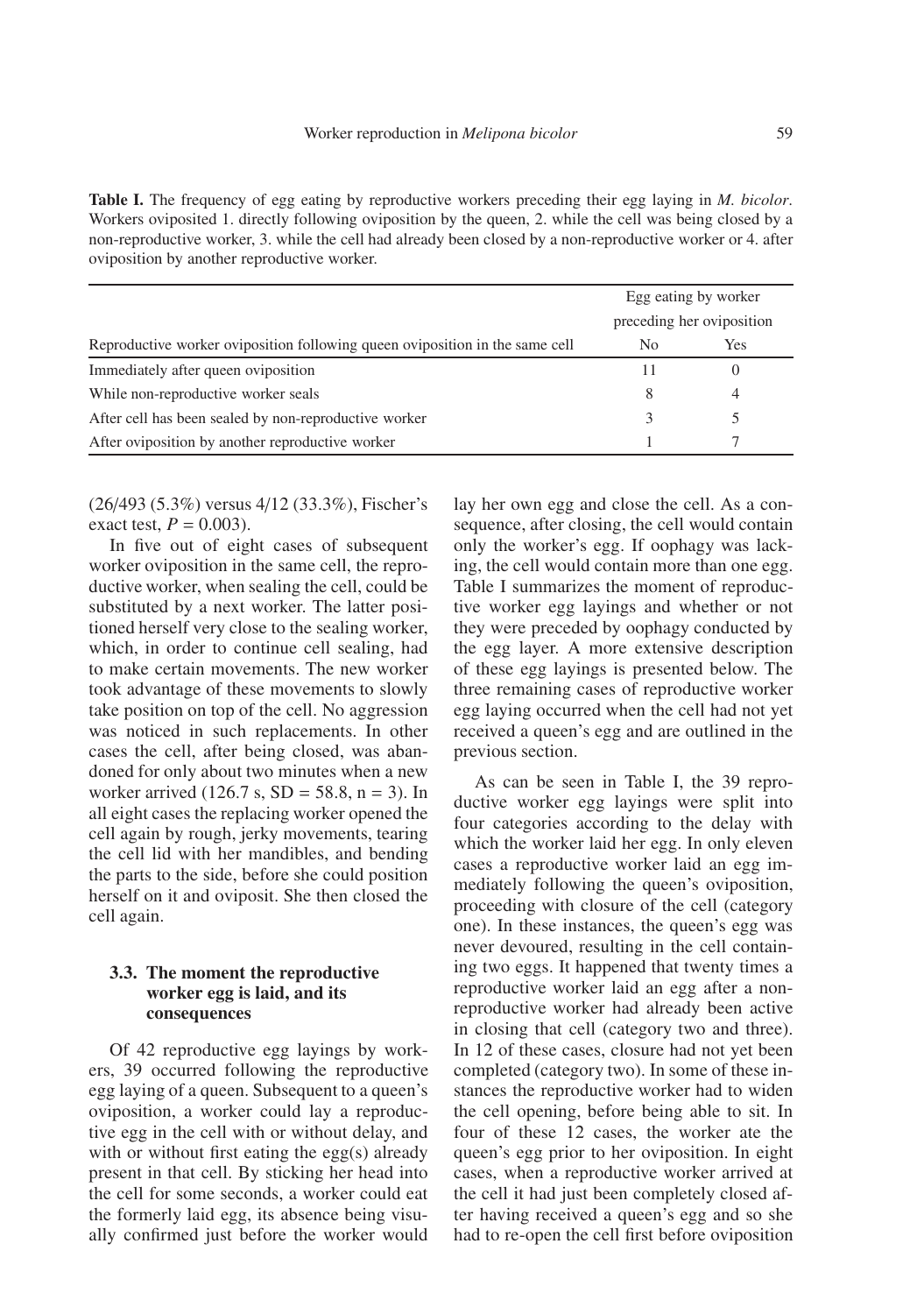

**Figure 2.** The occurrence of egg eating prior to egg laying by a reproductive worker and the time that passed since the queen oviposition had taken place  $(n = 39)$ . Because workers could oviposit in the same cell several times, it happened that workers ate the eggs of sister workers as well. A Change-point test reveals that the shift from not eating to eating occurs at worker oviposition No. 17 (see arrow) which is about three minutes after a queen's oviposition (Change-point test:  $m = 16$ ,  $n = 23$ , Dmax = 0.72,  $P < 0$ ).

(category three). The cell lid was torn in a rather rough way in these cases and in five of these eight cases the worker ate the queen's egg prior to her oviposition. As another variant, a reproductive worker re-opened a cell that had just been closed by another reproductive worker ( $n = 8$ , category four). Such a cell either contained two eggs (one from the queen, the other from the worker,  $n = 3$ ), three eggs (one from the queen and two from workers,  $n = 1$ ), or the single egg of the previous worker  $(n = 4)$ . In seven of the eight cases observed, the eggs were eaten, including the eggs of the queen. The probability that a worker ate a worker's egg already present in the cell was significantly higher than the probability that a queen's egg was eaten (4/4 (100%) versus 9/31  $(29.0\%)$ , Fischer's exact test,  $P = 0.014$ ).

For the 39 reproductive worker ovipositions we determined the time that had passed since the queen had oviposited in a particular cell until the moment that a worker oviposited in it (Fig. 2). The resulting order of incidents of oophagy by reproductive workers preceding their egg layings shows that the probability of replacement rose over time. A shift from nonreplacement to replacement behaviour was statistically determined to occur about three minutes after a queen's oviposition (Fig. 2).

Ten out of twelve queens' eggs devoured by workers were laid by the unmarked queen. However, this proportion was not different from what might be expected on the basis of the frequencies of egg laying by workers in cells oviposited in by the different queens (Chi-square  $= 0.004$ , NS, df  $= 1$ ). Whereas only reproductive workers  $(n = 7)$  ate reproductive eggs, both queen and worker-derived, and the queens ate trophic eggs, egg eating by non-reproductive workers hardly occurred. Only once did such a worker eat a trophic egg because the queen abandoned the cell and left the comb altogether and only once did we observe a reproductive worker consuming a trophic egg (see above). In one instance we observed that a reproductive worker had laid an egg and started to close the cell when it was disturbed by the queen's approach. The queen ate this worker's egg and oviposited anew, the cell then being closed in a regular manner by a non-reproductive worker.

Altogether, reproductive workers' actions resulted in 19 sealed cells containing the egg of a queen as well as that of a worker and 14 sealed cells containing only a worker's egg.

#### **3.4. The production of females and males**

Due to an unknown cause, the workers demolished a part of the cells from which the details on egg laying were recorded. Of the 468 cells that had received only a single reproductive egg, laid by a queen, 190 had been emptied by the workers; of the 33 cells oviposited in by reproductive workers, 19 were found emptied (Chi-square  $= 3.65, P = 0.055$ ,  $df = 1$ ). From the remaining 278 cells in which only a queen oviposited, 230 workers, 44 queens and four males developed. However, in the case of two of these male bees, there exists uncertainty. By coincidence, recording of these cells was stopped shortly after the closure of these cells, in order to mark and introduce newly born bees, and it could have occurred that these cells were re-opened by a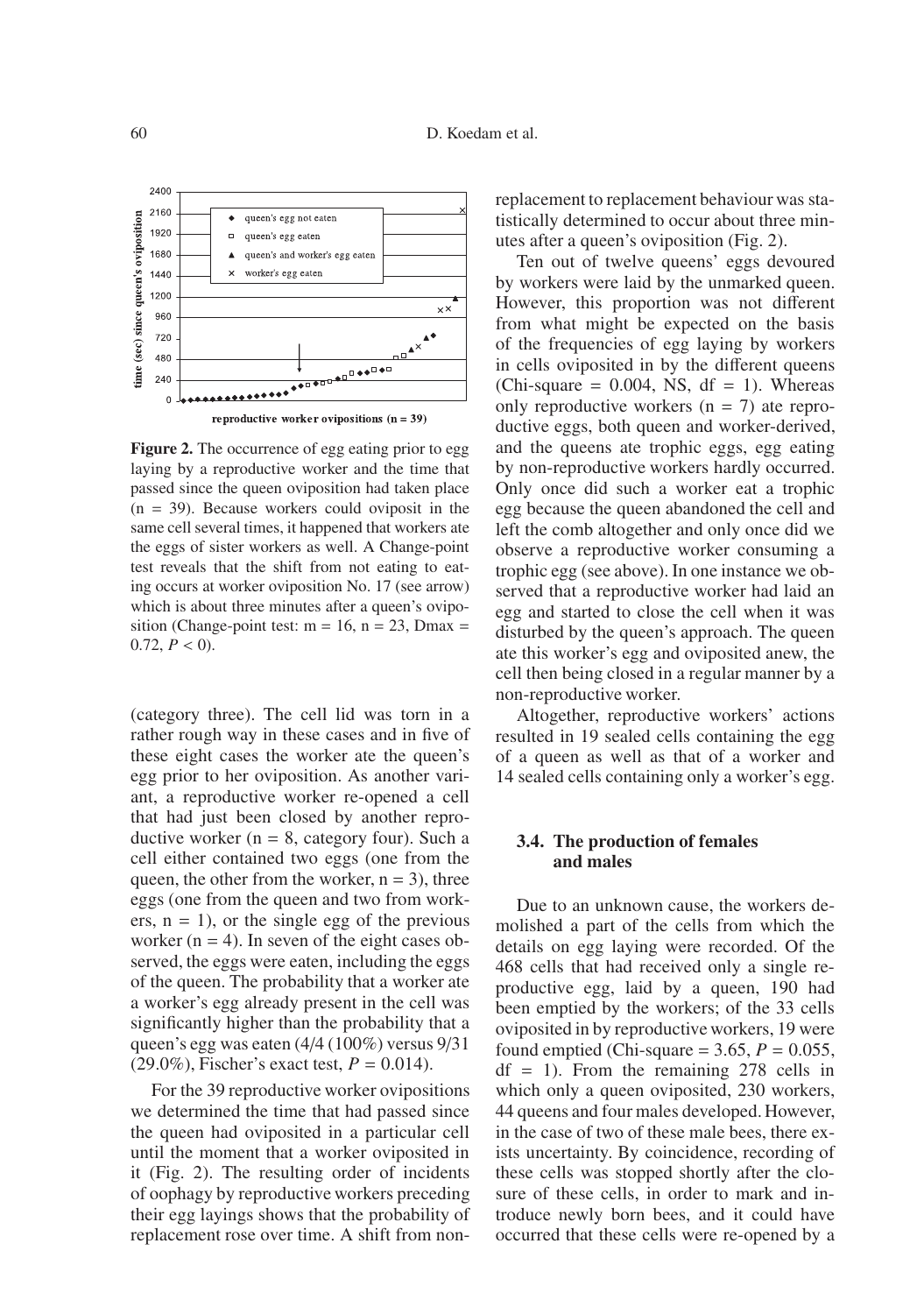reproductive worker. When, after a few minutes, recording was resumed, a worker was seen mandibulating the top of these two cells in the manner characteristic of reproductive workers. In the other two cases recording was complete. This means that 2−4 males were sons of the queen.

Of the 19 cells that contained two eggs, one laid by the queen, the other by a worker, 11 cells remained, producing seven females and four males. Of the 14 cells containing only a worker egg three remained, producing three males. The overall percentage of the males that were workers' sons was estimated to be at least 27% but no more than 82%.

#### **4. DISCUSSION**

#### **4.1. Male production in** *M. bicolor*

In the *M. bicolor* colony we studied, both the queen and the worker produced males, although the queens seemed to participate by producing male eggs in very low numbers (4 males; 274 females). The sporadic production of males by *M. bicolor* queens suggests that the four males that developed from cells containing a queen's egg besides a worker's egg may have been of worker origin.

Queen-worker male production ratios are different among the different species and even among nests of the same species (Tóth et al., 2002b, 2004). For stingless bees, kin-selection theory predicts all males to be produced by workers but its lack in uniformity points out the fact that workers lack complete control, that their male production entails costs to the colony or that their reproduction is limited by phylogenetic constraints (Tóth et al., 2004). Despite *M. bicolor's* facultative polygyny, relatedness between workers in this species is still high (Peters et al., 1999) which suggests that male production by workers is consistent with predictions that derive from kin-selection theory.

The presence of several unrelated queens in a single colony, all active in egg laying, makes the mean relatedness between colony members lower, although reproductive skew among the queen caste will have a moderating effect. Whatever the number of unrelated queens, workers should always value the son of a randomly chosen worker nearly 1.5 times as much as the son of a randomly chosen queen. In a similar way, workers should value a randomly chosen female offspring twice as much as the son of a randomly chosen worker.

In contrast to a situation in which queens are highly related, lower intra-colony relatedness should make workers value their own sons relatively more. In such a case, reproductive worker behaviour may therefore appear more selfish. However, as far as egg-laying by reproductive workers is concerned, no particular selfish conduct was documented for the colony studied. The total number of eggs produced by individual workers and the sequence in which they laid these eggs revealed patterns comparable to what was found for individual workers of the monogynic species *M. subnitida* (Koedam et al., 1999; see Koedam and Imperatriz-Fonseca, 2004). Furthermore, the eating of formerly laid eggs by reproductive *M. bicolor* workers, as was observed in this study, seems to reflect a species-specific behaviour since the same egg-eating behaviour was observed in a *M. bicolor* colony with highly related queens (Velthuis et al., 2002).

Our use of multiple, non-related queens also did not affect queen behaviour or their interactions with workers in any noticeable way. For example, reproductive skew among the queens from this study is very similar to what Velthuis et al. (2001) previously reported for this species in colonies with highly related queens. In addition, worker behaviour never seemed biased towards one of the three queen. For instance, a possible preference of reproductive workers to lay their egg only after the oviposition of a particular queen was statistically discarded (this study, see also Cepeda, 2006). Only the occurrence of a considerable number of closed cells emptied by workers remains puzzling. However, workers behaved in a similar fashion in another monogynic *Melipona* species (Koedam et al., 1999, 2005) which makes this fact unlikely to be related to the presence of unrelated queens. Clearly, the data presented here on reproductive caste behaviour and male production have to be substantiated by more behavioural observations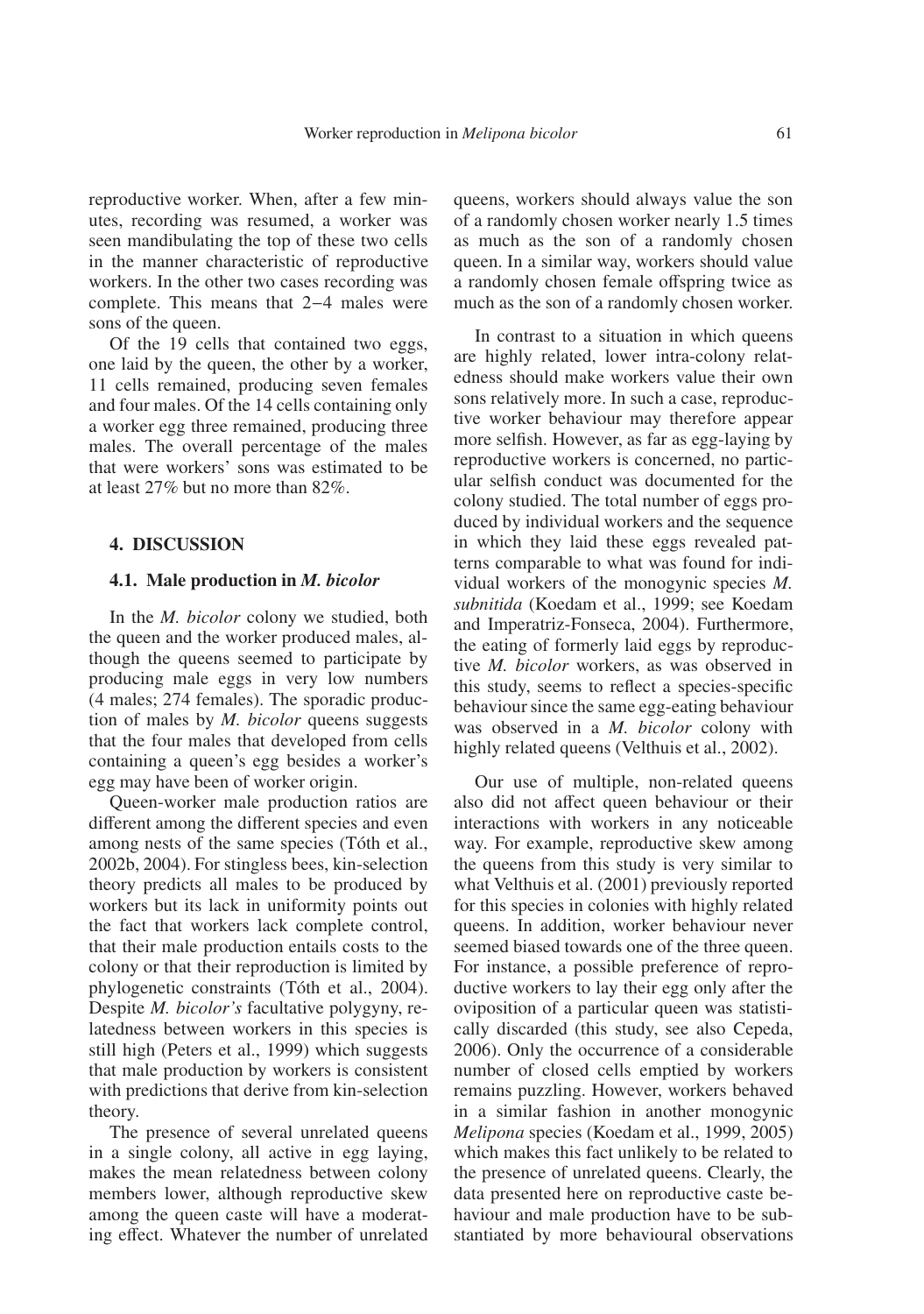and molecular genetic work (Velthuis et al., 2005).

#### **4.2. General occurrence of reproductive workers**

For various species it has been documented that workers can lay their reproductive eggs following a series of regurgitations, thereby excluding the queen from ovipositing in that cell (Chinh et al., 2003; Koedam et al., 1999; Sommeijer et al., 2003). This behaviour was occasionally observed in *M. bicolor* as well (Koedam et al., 2001) but in the current study nearly all reproductive worker ovipositions occurred in cells which had shortly before been oviposited in by a queen. As a matter of fact, the constant presence of the queens on the combs did not seem to stop reproductive workers from egg laying, neither were these workers halted during egg-laying when, in a few cases, a queen physically tried to impede them.

Despite the multiple ovipositions in cells, which not only occur in M. bicolor but happen in other stingless bee species as well (Bego, 1990; Beig, 1972; Beig et al., 1985; Chinh et al., 2003; Koedam et al., 1999, 2005; Sommeijer et al., 1984; Tóth et al., 2002a), only a single individual will always develop from each cell. The laying of more than one reproductive egg per cell is therefore an expression of conflict. The eating of the formerly laid egg prior to oviposition in the same cell is even a stronger indication of conflict. However, in M. bicolor only reproductive workers were seen replacing a reproductive egg for one of their own whereas queens were rarely seen to do this.

In many eusocial bees, wasps and ants, cannibalism of reproductive eggs is evident (Crespi, 1992). However, in stingless bees this phenomenon has only been observed in *Melipona scutellaris trinitatis* (Sommeijer et al., 1984) and in *Scaptotrigona postica* (Bego, 1990) in which it were the queens that ate functional worker-laid eggs. Egg cannibalism by workers is common under queenless colony conditions (Sakagami, 1982) and in queenright colonies it has so far only been documented for colonies of *S. postica* where workers infrequently ate a functional egg deposited by another worker (4 out of 73 eggs) but ate a considerable amount of trophic eggs (23 out of 118 eggs) (Bego, 1990). The eating of reproductive eggs by workers, which we report here for *M. bicolor*, seems to be exceptional among stingless bees.

#### **4.3. Gender from multiply oviposited cells**

When it is assumed that all eggs or larvae have similar probabilities in reaching adulthood, the chance that a next deposited egg will hatch will be, on average, equal to one divided by the total number of eggs that are present when the cell is closed. In that case, therefore, it is in the interest of the ovipositing female to eliminate the egg, laid by the foregoing individual, because it gives her more certainty that it is her egg that will develop into an adult. Moreover, the highly nutritive value of the egg, which this worker may eat, could be an important prerequisite for her to produce rapidly some more eggs (Velthuis, 1993). On the other hand, if a worker does not eliminate an egg prior to her egg laying in that cell, her offspring might benefit from the extra nutrients left by the other egg or larva that, for some reason, will not develop. Reproductive *S. postica* workers may pursue the latter strategy

Our study lacks the genetic confirmation of male maternity but the numbers of female offspring developing from cells in which the egg of the queen and that of a worker co-occurred, show that a queen's egg can hatch at the cost of a worker's egg. When we consider the males from these cells are worker-derived, the survival chances for queen- and worker-derived eggs were not significantly different (Binomial test,  $N = 11$ ,  $k = 4$ , NS). The possibility of queen-derived eggs having a probability to develop into full-grown offspring means that reproductive workers should invariably replace such an egg. Yet, our data show that in only nearly half of the cases of reproductive worker egg laying, a worker was seen to eat the egg previously deposited prior to ovipositing in that cell.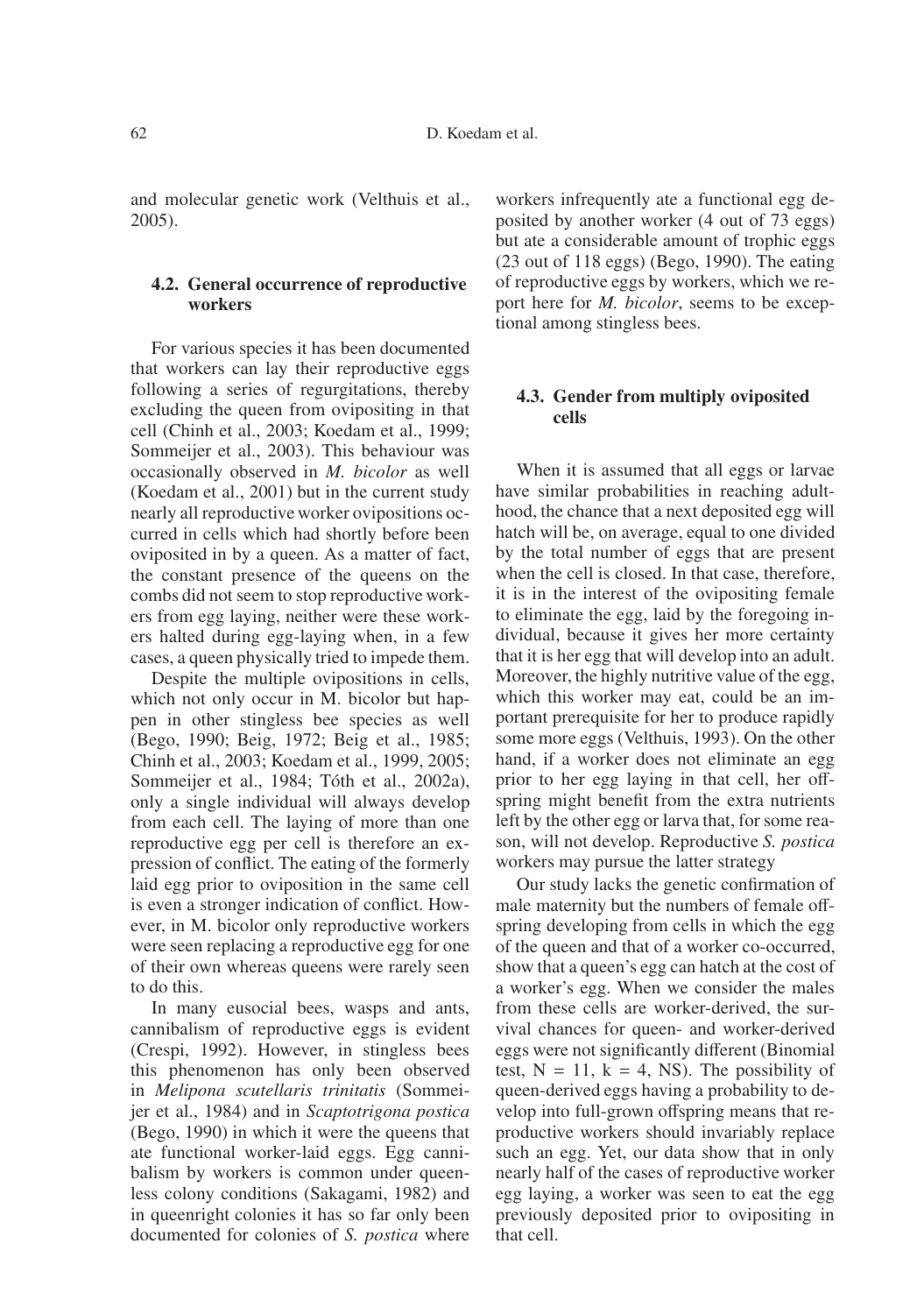#### **4.4. Selective worker egg laying and egg replacement**

Egg replacement was not biased towards one of the queens, nor was it executed by a particular worker; as much as seven different workers of a total of fourteen did it. The only bias we found was that workers tended to avoid eating the queen's eggs. This is probably because most of those, as we assumed earlier, are female, to which the workers are related twice as much as to other workers' sons, and therefore workers always benefit from replacing those by sons. So, from a kin selection perspective the workers always benefit from replacing other workers' sons with their own. Of course, the same logic is true for simply the deposition of eggs by workers in cells already oviposited in; workers would be better off by placing their egg next to that of a worker than that of a queen and this is what we actually witnessed. The reproductive conduct of workers in *M. bicolor* would therefore be an example of policing by reproducing workers, also named selfish policing (Wenseleers et al., 2005; Ratnieks et al., 2006).

#### **4.5. Possible egg marking by** *M. bicolor* **queens**

Egg marking by queens has been confirmed for honeybees and ants (Ratnieks, 1995; Monnin and Peeters, 1997). In some cases hydrocarbons and esters seem to play a significant role in recognition (Endler et al., 2004; Martin et al., 2004a), in others the chemical cues responsible are still largely unknown (Martin et al., 2004b). Our data on the selective egg laying and replacement by reproductive workers indicate that queens' eggs in *M. bicolor* are likely to receive some kind of cue during ovipositing which allows workers to recognize them as such (Fig. 2). We suggest that the queens cover their eggs or its nearby surroundings with a pheromone which causes reproductive worker bees at first to refrain from eating these eggs. Successively, this active substance loses its inhibitory power over a time track of a few minutes, allowing reproductive workers to cannibalize on these eggs.

Whether in *M. bicolor* the active queen substance on the egg loses its power due to evaporation and diffusion, or that workers get rapidly adapted to this substance needs as yet to be determined. However, in the majority of cases after the oviposition of a reproductive egg by a queen, the cell is quickly sealed by a worker, a behaviour which is both unique to and universal among stingless bees (Sakagami, 1982). So, most of the time, eggs are protected. It is only up till the moment a cell is completely sealed that a deposited queen's egg is really vulnerable because a queen is never seen to look after it. This could indicate that an eggmarking pheromone to frustrate reproductive workers to cannibalise a queen's egg is shortlived; it would suffice to let the deposited egg be chemically protected for no more than several minutes which is the time usually necessary to close a cell (unpubl. data).

## **ACKNOWLEDGEMENTS**

H.H.W. Velthuis is thanked for his collaboration in the project and for his many suggestions on earlier drafts of this manuscript. We are indebted to the referees for their constructive remarks to improve the manuscript. D.K. and O.C. were financed by grants of the Fundação de Amparo à Pesquisa do Estado de São Paulo, FAPESP, 98 No. 14231-2 and 99 No. 15332-3, respectively). This paper forms part of a theme project of FAPESP, 96 No. 11093-4.

**Ponte et oophagie chez les ouvrières reproductrices de** *Melipona bicolor* **(Hymenoptera, Meliponini), l'abeille sans aiguillon polygyne.**

*Melipona bicolor* / **abeille sans aiguillon** / **conflit de parenté** / **reproduction des ouvrières** / **oophagie**

**Zusammenfassung** – **Eierlegen und Eierfressen bei reproduktiven Arbeiterinnen der polygynen Stachellosen Biene** *Melipona bicolor* **(Hymenoptera, Meliponini).** Da Stachellose Bienenköniginnen nur einmal begattet werden, sagt die Theorie der Verwandtschaftsselektion voraus, dass die Arbeiterinnen ihre Söhne höher werten als ihre Brüder und Neffen. In neuerer Zeit wurden in mehreren Studien zum Königinnen-Arbeiterinnenkonflikt die mütterliche Herkunft der Männchen bestimmt. Diese zeigen, dass die Männchenproduktion durch die Arbeiterinnen nicht nur zwischen den Arten, sondern auch zwischen verschiedenen Nestern der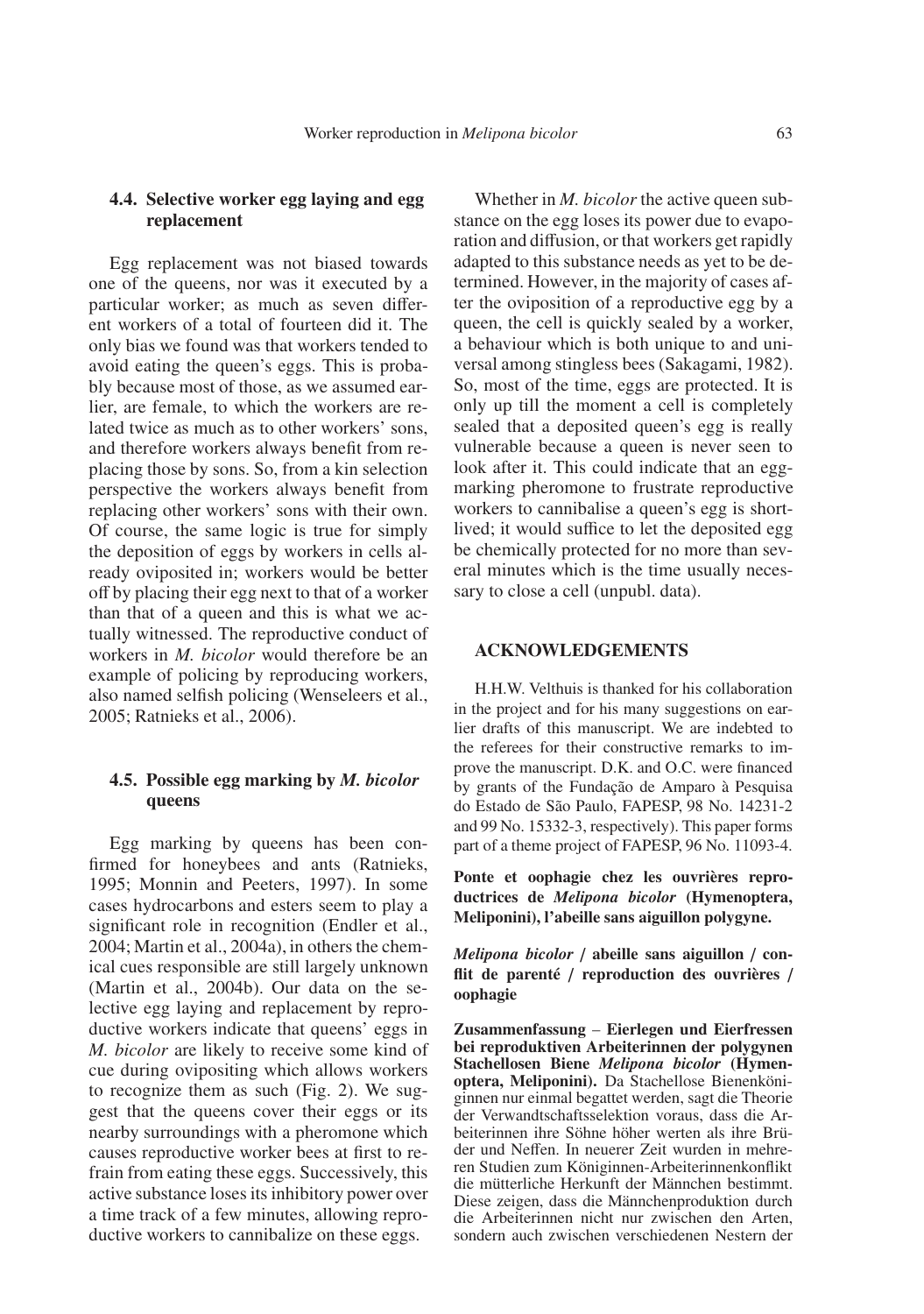gleichen Art stark differiert. Die meisten Stachellosen Bienen haben nur eine Königin, in Nestern von *Melipona bicolor* kommen manchmal aber auch mehrere Königinnen vor. Der mittlere Verwandtschaftsgrad zwischen Arbeiterinnen betrug dennoch 0,62.

In diesem Beitrag untersuchten wir durch Beobachtung des Eiablageprozesses den Konflikt über die Produktion von Männchen in einem Volk von *M. bicolor* mit drei physogastrischen Königinnen. Zwei der Königinnen entstammten anderen Nestern. Um ihre Teilnahme am Eiablageprozess zu ermitteln, wurden die Arbeiterinnen mit kleinen Markierungen auf dem Thorax individuell gekennzeichnet. An 21 aufeinanderfolgenden Tagen wurde die Eiablage in die Zellen über alle 24 Stunden des Tages ununterbrochen registriert, entweder durch direkte Beobachtung oder durch Videoaufzeichnung. Das Geschlecht der sich in diesen Zellen entwickelnden Tiere wurde bestimmt, dies zeigte dass die Königinnen nur gelegentlich Männchen produzierten. Der Gesamtanteil an Männchen betrug schätzungsweise zwischen 27 und 82 %. Der in unserem Untersuchungsvolk von den Arbeiterinnen erzeugte Anteil an Männchen steht daher mit den Vorhersagen der Verwandtschaftsselektion im Einklang.

Die Arbeiterinnen wurden 42 mal dabei beobachtet, dass sie ein männliches Ei ablegten, hierbei verschlossen sie nach der Eiablage die Zellen. Der Verlauf der Anzahl täglicher Eiablagen ist in Abbildung 1 dargestellt. Die Arbeiterinnen legten hierbei ausnahmslos ihr Ei in Zellen, nachdem die Königin in die gleiche Zelle bereits ein Ei abgelegt hatte. In fünf Zellen wurden wiederholt von verschiedenen Arbeiterinnen Eier abgelegt. Die Wahrscheinlichkeit, dass eine Arbeiterin ihr Ei benachbart zu einem anderen Arbeiterinnenei ablegte, war größer als die, dass die Arbeiterin ihr Ei benachbart zu einem Königinnenei ablegte. Von elf Zellen, die ein Ei von der Königin und einer Arbeiterin gemeinsam enthielten, stammten mindestens sieben der schlüpfenden Tiere von der Königin ab. Wir nehmen daher an, dass es im Interesse der Arbeiterinnen ist die vorhandene Eier zu entfernen. Allerdings wurde nur in 16 Fällen ein Ei von einer reproduzierenden Arbeiterin aufgefressen, bevor sie ein eigenes Ei in die Zelle legte (Tab. I). Darüber hinaus war die Wahrscheinlichkeit, hierbei das Ei einer anderen Arbeiterin zu fressen höher als die, ein Königinnenei zu fressen.

Dass die Königinnen nicht verwandt waren, sollte keinen Einfluss darauf haben, in welcher Weise Arbeiterinnen die Nachkommen der anderen Arbeiterinnen im Vergleich zu denen der Königinnen werten. Vom Gesichtspunkt der Verwandtenselektion ist daher die hier dargestellte selektive Eiablage der Arbeiterinnen zusammen mit dem Ersatz der Eier für sie vorteilhaft, da der Austausch eines eigenen Sohns für einen Nachkommen der Königin, der höchstwahrscheinlich eine Schwester ist, doppelt so kostspielig ist als der Austausch gegen den Sohn einer Schwester. Um diesen Mechanismus von eigennützigem "Policing" (Entfernen von Arbeiterinneneiern) möglich zu machen, sollten die Königinneneier eine schützende Markierung haben. Unsere Verhaltensdaten unterstützen diese Ansicht, da mit einem Anstieg des Zeitabstandes zwischen der Eiablage der Königin und der Eiablage einer reproduktiven Arbeiterin in die gleiche Zelle die Wahrscheinlichkeit zunahm, dass das zuerst abgelegte Ei der Königin von der eierlegenden Arbeiterin gefressen wurde (Abb. 2).

**Stachellose Bienen** / *Melipona bicolor* / **Verwandtschaftskonflikt** / **Arbeiterinnenreproduktion** / **Arbeiterinnen - Eifraß**

#### **REFERENCES**

- Alonso W.J., Lucena T., Fracasso C.M., Velthuis H.H.W., Imperatriz-Fonseca V.L. (1998) Do *Melipona bicolor* (Apidae, Meliponinae) workers distinguish relatedness among different physogastric queens? Apidologie 29, 503−512.
- Bego L.R. (1983) On some aspects of bionomics<br>in *Melipona bicolor bicolor* Lepeletier  $bicolor$  Lepeletier (Hymenoptera, Apidae, Meliponinae), Rev. Bras. Entomol. 27, 211−224.
- Bego L.R. (1989) Behavioral interactions among queens of the polygynic stingless bee *Melipona bicolor bicolor* Lepeletier (Hymenoptera, Apidae), Rev. Bras. Pesq. Méd. Biol. 22, 587−596.
- Bego L.R. (1990) On social regulation in *Nannotrigona* (*Scaptotrigona*) *postica* Latreille, with special reference to productivity of colonies (Hymenoptera, Apidae, Meliponinae), Rev. Bras. Entomol. 34, 721−738.
- Beig D. (1972) The production of males in queenright colonies of *Trigona* (*Scaptotrigona*) *postica*, J. Apic. Res. 11, 33−39.
- Beig D., Bueno O.C., Müller T. de J. (1985) Características dos alvéolos de cria e postura de operárias em *Melipona quadrifasciata anthidioides* Lep. (Hym., Apidae, Meliponinae), Naturalia 10, 75−81.
- Cepeda I.O. (2006) Division of labor during brood production in stingless bees with special reference to individual participation, Apidologie 37, 175−190.
- Chinh T.X., Grob G.B.J., Meeuwsen F.J.A.J., Sommeijer M.J. (2003) Patterns of male production in the stingless bee *Melipona favosa* (Apidae, Meliponini), Apidologie 34, 161−170.
- Contel E.P.B., Kerr W.E. (1976) Origin of males in *Melipona subnitida* estimated from data of an isozymic polymorphic system, Genetica 46, 271−277.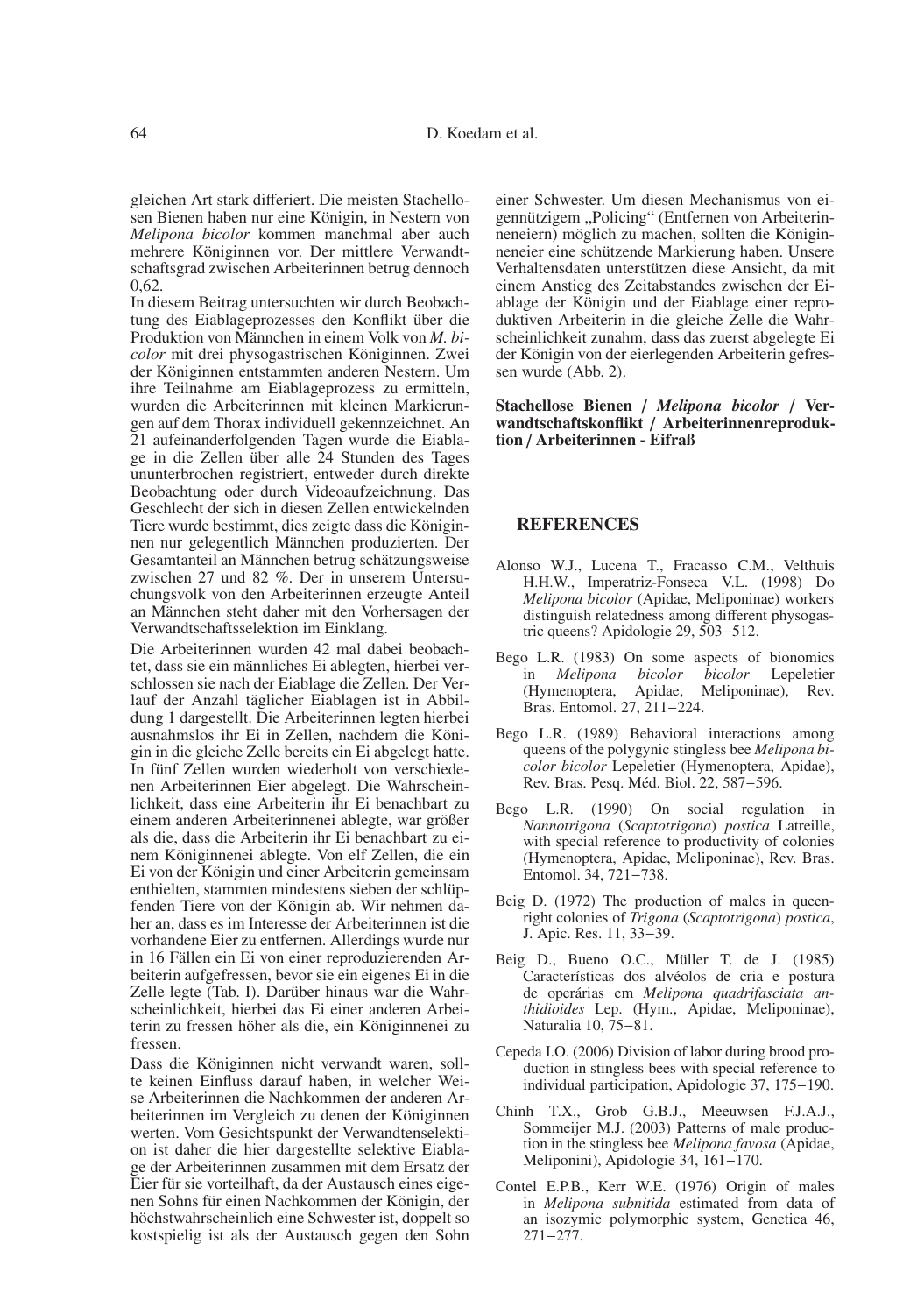- Crespi B.J. (1992) Cannibalism and trophic eggs in subsocial and eusocial insects, in: Elgar M.A., Crespi B.J. (Eds.), Cannibalism, Ecology and Evolution among diverse taxa, Oxford University Press, Oxford, pp. 176−213.
- Drumond P.M., Oldroyd B.P., Osborne K. (2000) Worker reproduction in *Austroplebeia australis* Friese (Hymenoptera, Apidae, Meliponini), Insectes Soc. 47, 333−336.
- Endler A., Liebig J., Schmitt T., Parker J.E., Jones G.R., Schreier P., Hölldobler B. (2004) Surface hydrocarbons of queen eggs regulate worker reproduction in a social insect, Proc. Natl Acad. Sci. (USA) 101, 2945−2950.
- Grosso A.F., Bego L.R. (2000) The production of males in queenright colonies of *Tetragonisca angustula angustula* (Hymenoptera, Meliponinnae), Sociobiology 35, 475−485.
- Hamilton W.D. (1964) The genetical evolution of social behavior. II, J. Theor. Biol. 7, 17−52.
- Imperatriz-Fonseca V.L., Zucchi R. (1995) Virgin queens in stingless bee (Apidae, Meliponinae) colonies: a review, Apidologie 26, 231−244.
- Koedam D. (1999) Production of queens, workers and males in the stingless bee *Melipona favosa* (Apidae: Meliponinae): patterns in time and space, J. Neth. Zool. 49, 289−302.
- Koedam D. (2003) A non-invasive method for sampling *Melipona* brood combs and determining caste and sex ratios, in: Melo G.A.R., Alves-dos-Santos I. (Eds.), Apoidea Neotropica: Homenagem aos 90 anos de Jesus Santiago Moure, Editora UNESC, Criciúma, pp. 153−156.
- Koedam D., Imperatriz-Fonseca V.L. (2004) The sharing of male production among worker cohorts in *Melipona* (Apidae, Meliponini), in: Proc. 8th IBRA Int. Conf. on Tropical Bees and 6th Encontro sobre Abelhas, Riberão Preto, Funpeceditora, pp. 264−270.
- Koedam D., Aguilar Monge I., Sommeijer M.J. (1995) Social interactions of gynes and their longevity in queenright colonies of *Melipona favosa* (Apidae: Meliponinae), Neth. J. Zool. 45, 480−494.
- Koedam D., Contrera F.A.L., Imperatriz-Fonseca V.L. (1999) Clustered male production by workers in the stingless bee *Melipona subnitida* Ducke (Apidae: Meliponinae), Insectes Soc. 46, 387−391.
- Koedam D., Velthuis H.H.W., Dohmen M.R., Imperatriz-Fonseca V.L. (2001) The behaviour of laying workers and the morphology and viability of their eggs in *Melipona bicolor bicolor*, Physiol. Entomol. 26, 254−259.
- Koedam D., Contrera F.A.L., Fidalgo A.O. de, Imperatriz-Fonseca V.L. (2005) How queen and workers share in male production in the sting-

less bee *Melipona subnitida* (Apidae, Meliponini), Insectes Soc. 52, 114−121.

- Machado M., Contel E.P.B., Kerr W.E. (1984) Proportion of males sons-of-the-queen and sonsof-workers in *Plebeia droryana* (Hymenoptera, Apidae) estimated from data of a MDH isozymic polymorphic system, Genetica 65, 193−198.
- Martin S.J., Châline N., Oldroyd B.P., Jones G.R., Ratnieks F.L.W. (2004a) Egg marking pheromones of anarchistic worker honeybees (*Apis mellifera)*, Behav. Ecol. 15, 839−844.
- Martin S.J., Jones G.R., Châline N., Ratnieks F.L.W. (2004b) Role of hydrocarbons in egg recognition in the honeybee, Physiol. Entomol. 29, 395−399.
- Michener C.D. (1974) The social behavior of the bees. A comparative study, Harvard Univ Press, Cambridge, Mass., USA.
- Monnin T., Peeters C. (1997) Cannibalism of subordinates' eggs in the monogynous queenless ant *Dinoponera quadriceps*, Naturwissenschaften 84, 499−502.
- Paxton R.J., Bego L.R., Shah M.M., Mateus S. (2003) Low mating frequency of queens in the stingless bee *Scaptotrigona postica* and worker maternity of males, Behav. Ecol. Sociobiol. 53, 174−181.
- Peters J.M., Queller D.C., Imperatriz-Fonseca V.L., Roubik D.W., Strassmann J.E. (1999) Mate number, kin selection and social conflicts in stingless bees and honeybees, Proc. R. Soc. London B 266, 379−384.
- Ratnieks F.L.W. (1995) Evidence for a queenproduced egg-marking pheromone and its use in worker policing in the honey bee, J. Apic. Res. 34, 31−37.
- Ratnieks F.L.W., Reeve H.K. (1992) Conflict in singlequeen hymenopteran societies: the structure of conflict and processes that reduce conflict in advanced eusocial species, J. Theor. Biol. 158, 33−65.
- Ratnieks F.L.W. Foster K.R., Wenseleers T. (2006) Conflict resolution in insect societies, Annu. Rev. Entomol. 51, 581−608.
- Sakagami S.F. (1982) Stingless bees, in: Hermann H.R. (Ed.), Social Insects III, Academic Press, New York, pp. 361−423.
- Sakagami S.F., Zucchi R. (1966) Estudo comparativo do comportamento de várias espécies de abelhas sem ferrão, com especial referência ao processo de aprovisionamento e postura das células, Ciência e Cultura 18, 283−296.
- Siegel S., Castellan N.J. Jr. (1988) Nonparametric statistics for the behavioral sciences, McGraw-Hill, Inc, New York.
- Sommijer M.J., Houtekamer J.L., Bos W. (1984) Cell construction and egg-laying in *Trigona nigra*